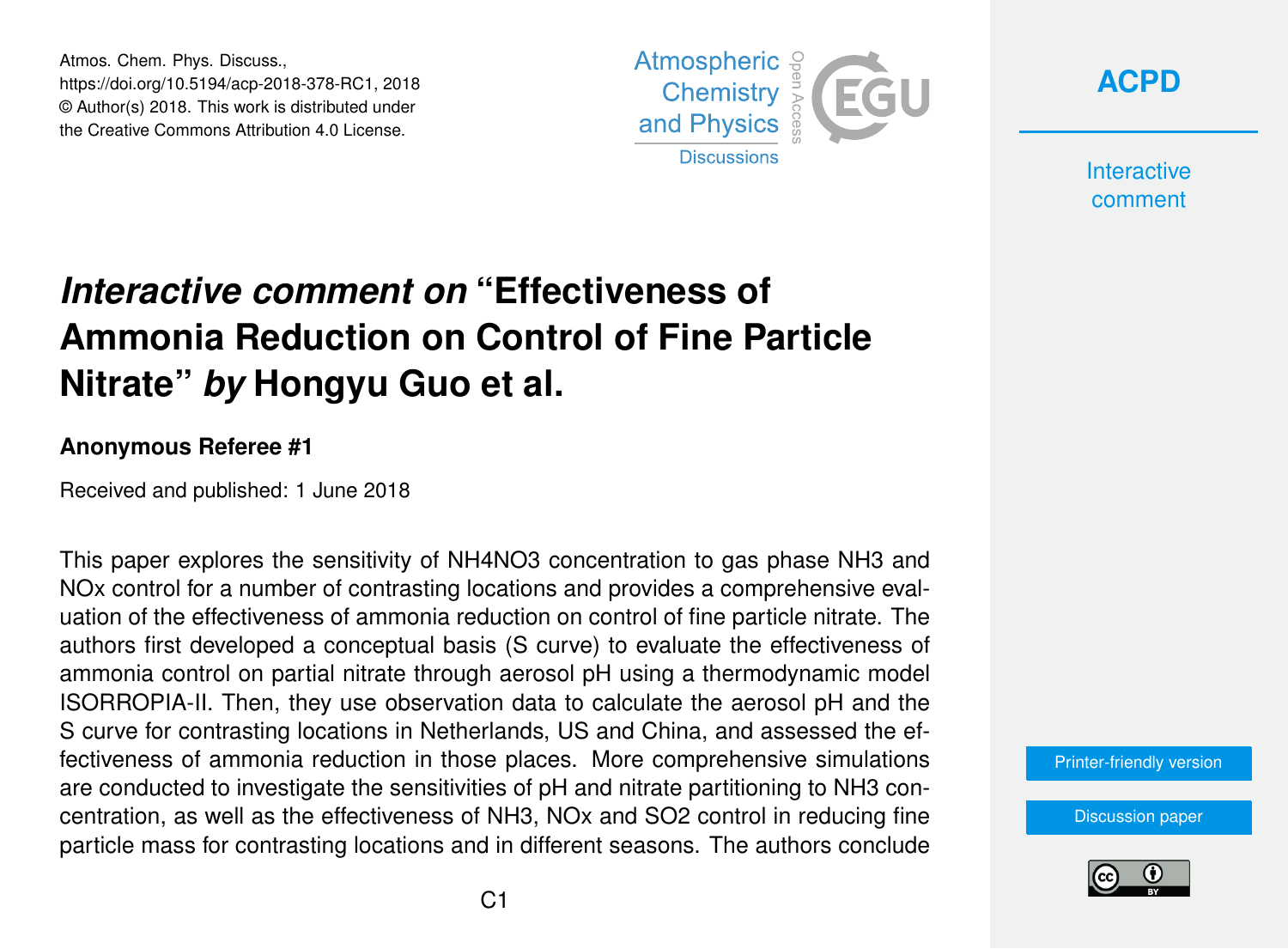that NH3 emissions control would be only be effective in reducing PM2.5 mass when ambient particle pH drops below approximately 3.

The question about how effectiveness is ammonia reduction on air quality amelioration is an area of active research, and the paper adds new results to the literature. In particular, I am very impressed by the conciseness of the S curve and the way it links up the control effectiveness with relating factors. I think this paper fits well into the scope of ACP and will interest its readers. In general, this paper is well-written, and I recommend it to be published in ACP after the following weakness/questions are addressed:

Major comments:

1. Pg 3, line 19: The authors offered clear explanation for the decreasing tendency of SO2 and NOx, which is a result of regulation. However, it seems less clear to me why NH3 is increasing, although the authors have tied NH3 emissions with population growth previously. It would be better to explicitly state that the increase of NH3 emissions is due to the increase of farming activities and fertilizer applications, in order to support the growth of population. I would also suggest adding something about the potential increase of ammonia emission due to global warming, such as the study of Skjøth and Geels 2013. Skjøth, C., and Camilla Geels. "The effect of climate and climate change on ammonia emissions in Europe." Atmospheric Chemistry and Physics 13 (2013): 117-128.

2. Pg 5, line 5. "With high NH3 concentration, it is somewhat representative of northwestern Europe." I would suggest the authors to provide additional evidence for this claim. Perhaps, some reference which indicate that northwestern Europe is normally have high NH3 concentration. Or, maybe provide the averaged NH3 concentration value on northwestern Europe and compared it with the averaged NH3 concentration in Cabauw.

3. Pg 6, line 15. "Inorganic ions are also assumed to be only in the aqueous phase."

**[ACPD](https://www.atmos-chem-phys-discuss.net/)**

**Interactive** comment

[Printer-friendly version](https://www.atmos-chem-phys-discuss.net/acp-2018-378/acp-2018-378-RC1-print.pdf)

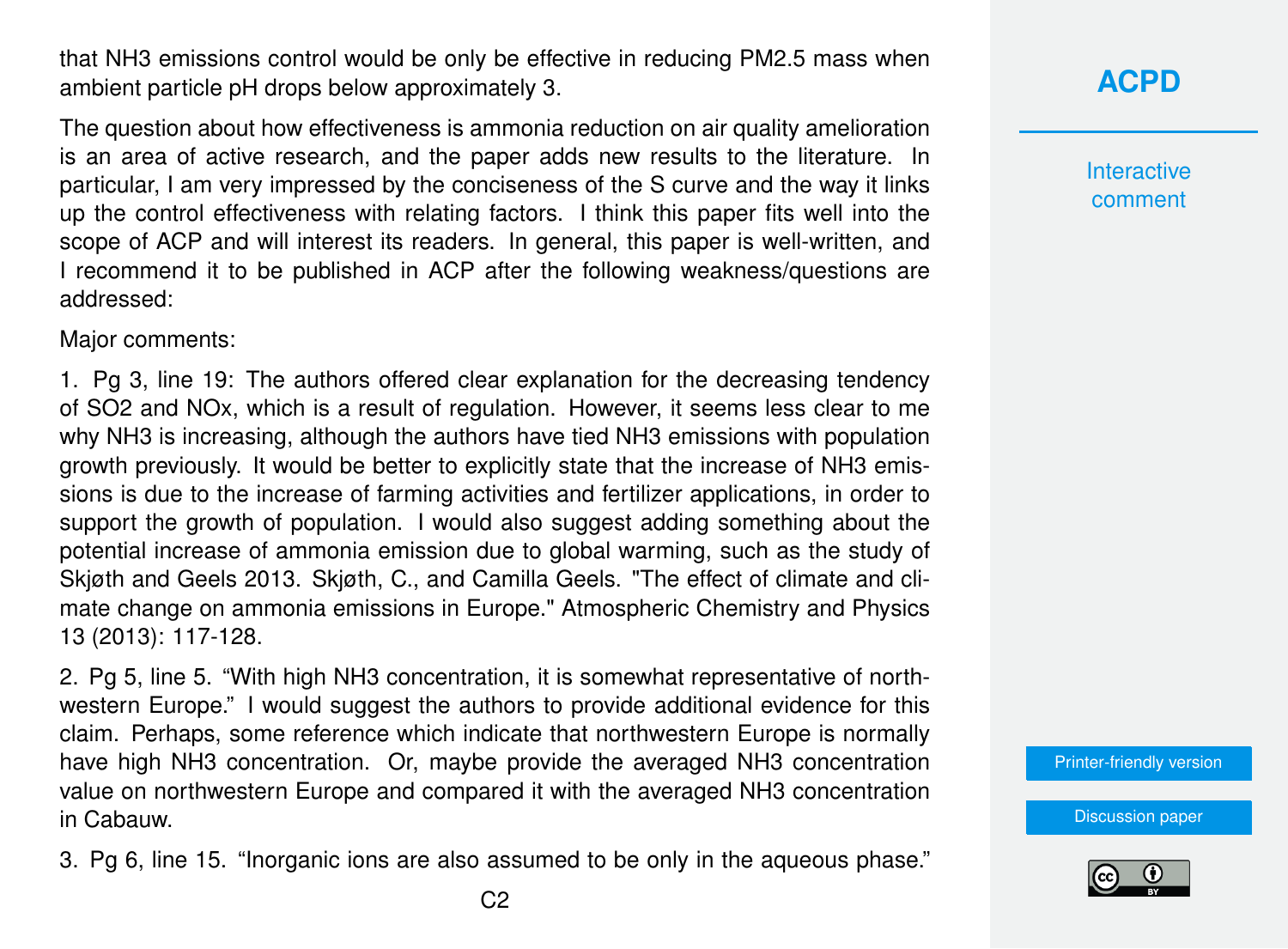Does the model assume that all aerosol species are in the aqueous phase or it also consider some of the species in solid state? Please clarify.

4. Pg 6, line 29. Other studies show that existence of organic phase could also impact the NH3 and NO3 partition as some SOA could react with NH3 and reduce the NH3 concentration. Add comments.

Zhu, S., Horne, J.R., Montoya-Aguilera, J., Hinks, M.L., Nizkorodov, S.A. and Dabdub, D., Modeling reactive ammonia uptake by secondary organic aerosol in CMAQ: application to continental US.

5. Pg 7, line 4-5. The authors used two "discussed below" in this sentence. It would be better to give the exact section or location of the discussion instead. Does it refer to the first paragraph of 2.3?

Actually, there is research showing that different mixing assumption could have significant impact on NO3- and NH4+ partition, especially on NO3-:

Zhu, S., Sartelet, K., Zhang, Y. and Nenes, A., 2016. ThreeâĂŘdimensional modeling of the mixing state of particles over Greater Paris. Journal of Geophysical Research: Atmospheres, 121(10), pp.5930-5947.

6. P11, line 15. The authors should provide more details regarding to the nature of "particle artifacts in the gas collection system" that is affecting the measurement of HNO3 and HCl.

7. Pg 17, line 19. Since the calculations are based on site measurement in this study, does it suggest that the pH calculated here is closer to the reality than the one calculated by Pozzer et al., (2017). Or, on the other hand, is it possible that the measurements site is not representative enough for the larger domain used in the global model calculation due to its coarse resolution? Are there any regional simulation results that is consistent with the pH prediction presented here?

8. Pg 18, line 13-14. This conclusion looks not very convincing to me. Since the particle

**[ACPD](https://www.atmos-chem-phys-discuss.net/)**

**Interactive** comment

[Printer-friendly version](https://www.atmos-chem-phys-discuss.net/acp-2018-378/acp-2018-378-RC1-print.pdf)

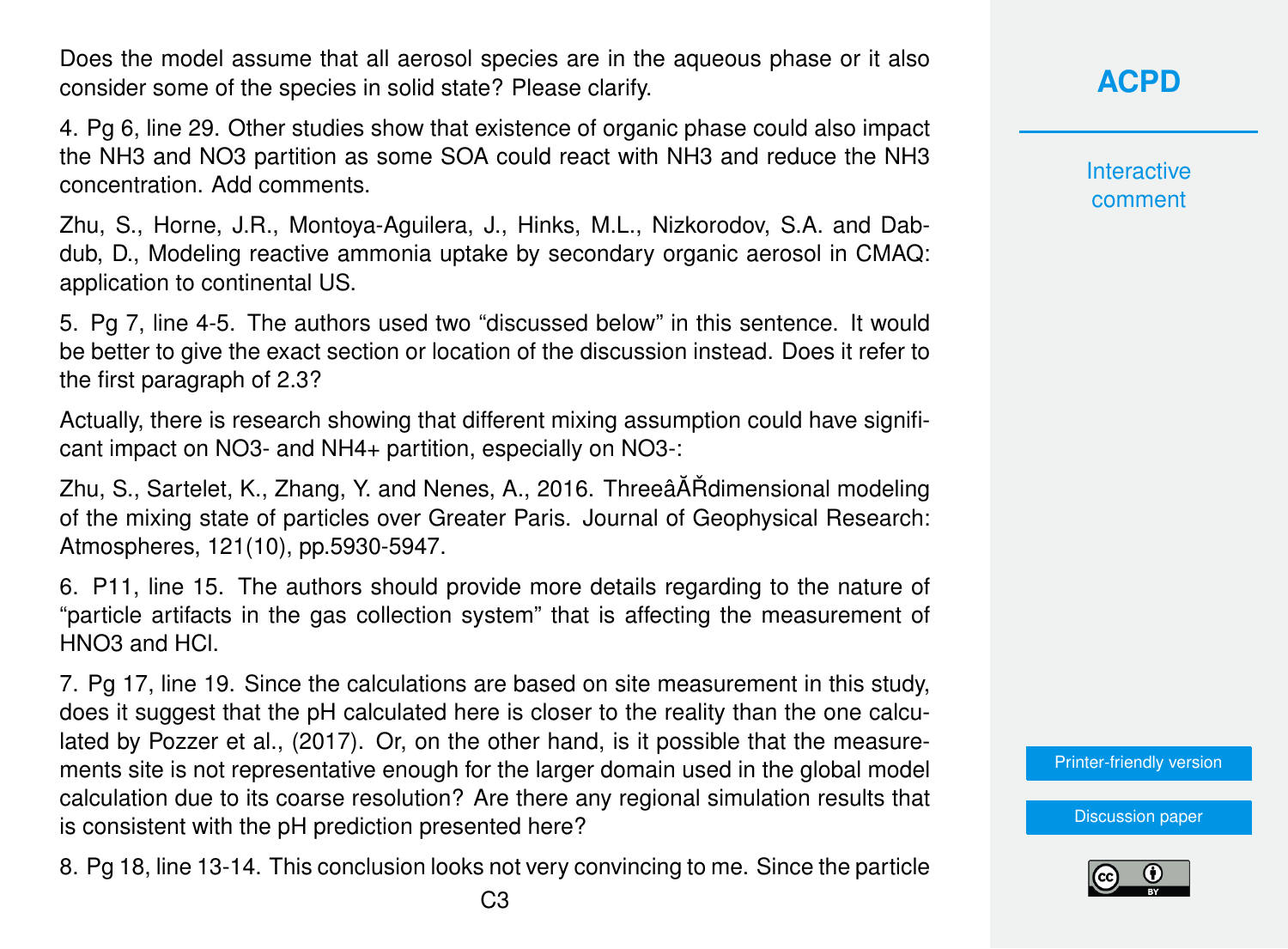composition is so different between SE US and NE US, the author should justify how the SE US could be a representative case for the eastern US in the summer, and how the NE US could be representative case for the eastern US in the winter before drawing such a conclusion. Or latest explain the cause of such a high sulfate composition (76%) in the SE US case.

Minor Comments:

Pg 5, line 13, the word "alternatively" here is confusing. Do you mean it is the first hour measurement is for PM1 and the next hour will be for PM2.5? In that case the measurement interval will be 2 hours for either PM1 or PM2.5, is that the case? Please clarify.

Pg 7, line 9. "In Cabauw, it has been reported . . ."Could reference be provided for this report?

Pg 7, line 25. It would be better to specify the "coarse mode salts" that HNO3 evolved into.

Pg 9, line 14. "0.987x10-14 is a unit conversion factor" I would better to specify which units are being converted with this factor.

Pg 10, line 3. Could the authors be more specific on how the "approximately 0.6" nonideality shifts are calculated? Or provide a reference S curve without the non-ideality effect?

P11, line 17. Could the authors provide the references for those "previous studies" mentioned here?

P12, line 2. Could the authors provide the exact hour ranges used in this study to define "night" and "daytime"?

Pg 12, line 13. I found it confusing that the authors keep changing between "NE US" and "WINTER" for the Guo et al., (2016) case, for example, "WINTER" is used in Figure **Interactive** comment

[Printer-friendly version](https://www.atmos-chem-phys-discuss.net/acp-2018-378/acp-2018-378-RC1-print.pdf)